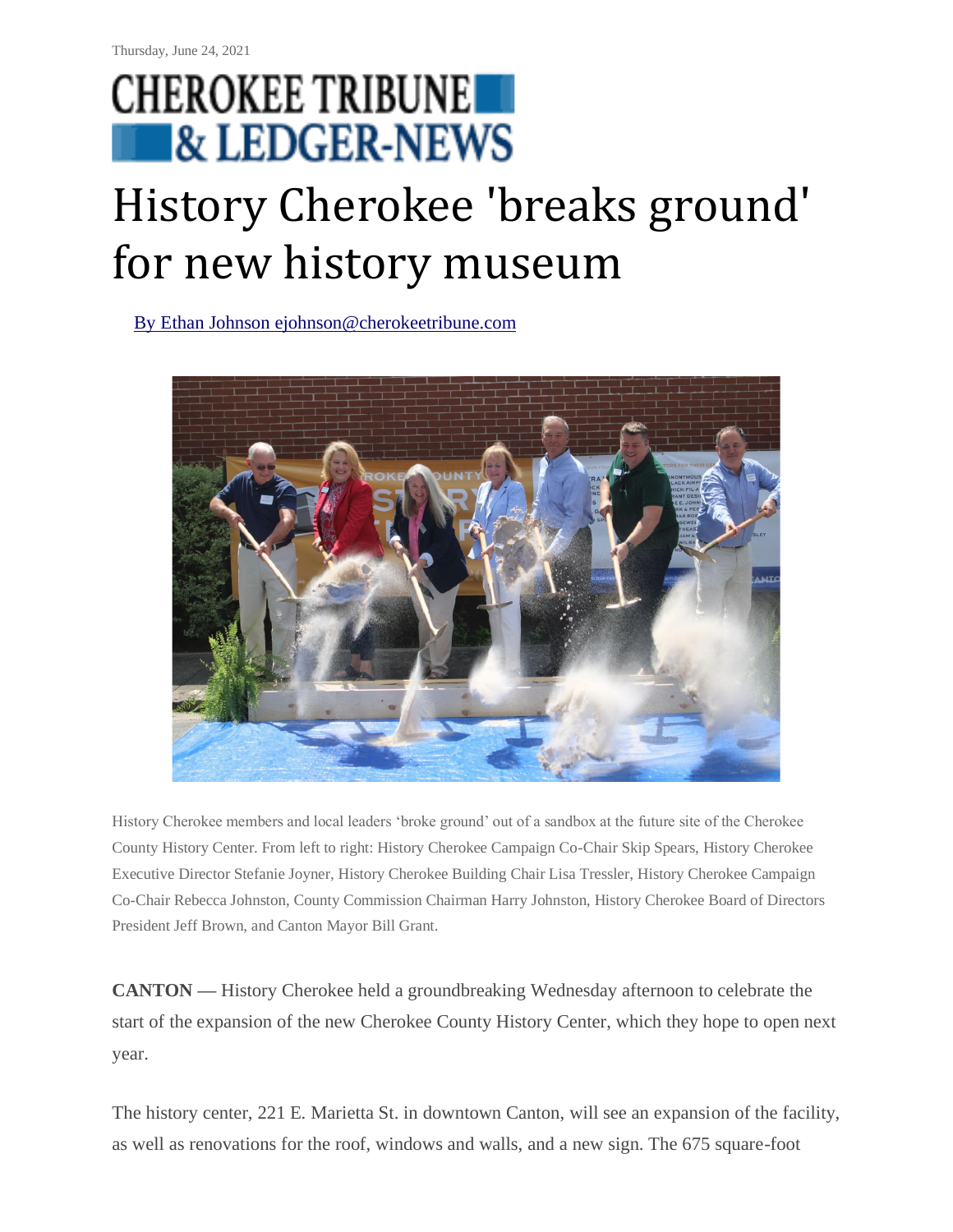space for exhibits will grow to about 5,000 square feet. When the expansion is complete, the building will total roughly 11,000 square feet.

The center, expected to be completed in spring 2022, will spotlight Cherokee County's history from prehistoric times to modern days of growth and development. The new center will feature 5,000 square feet of exhibit space, educational resources, comprehensive programming, a research center and library, a projection wall, and tabletop touch screens, and educator-friendly resources such as an instructional guide and teaching standards.

The new center will serve as the headquarters for History Cherokee, formerly the Cherokee County Historical Society.

"Cherokee County has such a unique history and sense of community, and the area is growing fast, so we want to capture this growth and display the past to the community," said Stefanie Joyner, executive director of History Cherokee. "It's all about preservation and education. We want to save landmarks because it's important to teach the community about the county's history."



Canton Mayor Bill Grant speaks to a small crowd of people at the groundbreaking Wednesday afternoon for the Cherokee County History Center, which is expected to open spring 2022.